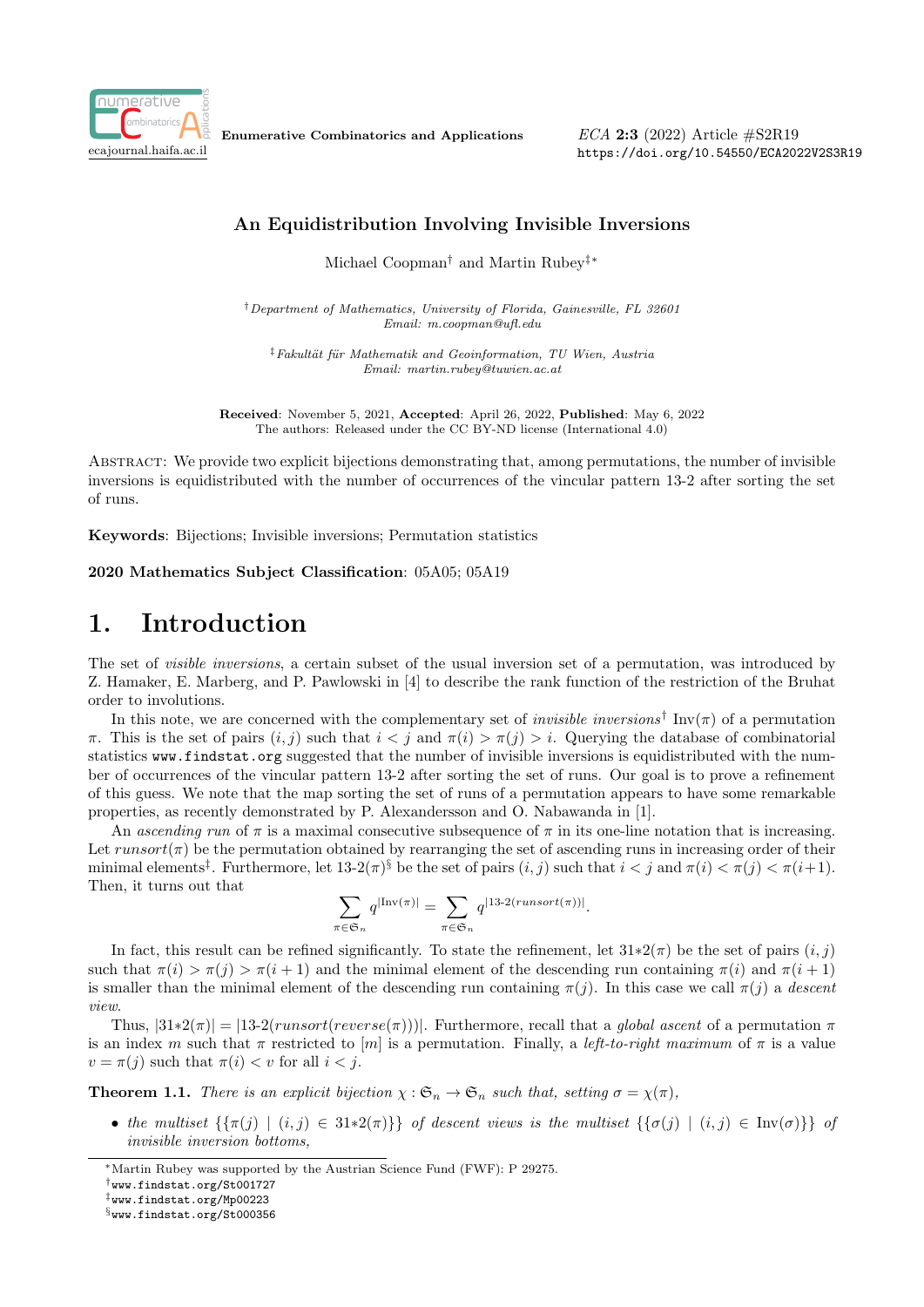- the set of maximal elements of the descending runs of  $\pi$  is the set of positions of the weak deficiencies of σ,
- the set of minimal elements of the descending runs of  $\pi$  is the set of values of the weak deficiencies of  $\sigma$ .
- the sets of global ascents of  $\pi$  and  $\sigma$  are the same, and
- the set of left-to-right maxima of  $\pi$  is the set of maximal elements in the cycles of  $\sigma$ .

We will show in Section 3 that  $\chi(\pi)$  is uniquely determined on its set of exceedances by the requirements of Theorem 1.1. We will then present two slightly different ways to define  $\chi(\pi)$  on the set of weak deficiencies, the first variant, www.findstat.org/Mp00235, in Section 4.1, and the second variant, www.findstat.org/Mp00237, in Section 4.2.

We remark that, for both bijections, the preimage of the set of involutions is the set of permutations whose descending runs all have length of at most two and increasing maximal elements. Restricting  $\chi$  to this set we obtain the classical (inverse) fundamental transformation<sup>1</sup> due to Rényi, and Foata and Schützenberger.

It may be interesting to explore whether further bijections satisfying some of the requirements of Theorem 1.1 can be found. One might speculate that encoding permutations in terms of labelled Motzkin paths with two types of horizontal steps, using the Françon-Viennot or the Foata-Zeilberger bijection, or one of its variants (see, for example, [2, sec. 5]), could be helpful. Doing so, the exceedances of  $\chi(\pi)$  and their values would carry the same information as the Motzkin path itself and its labels on the up steps and the horizontal steps of one kind.

One variant of these bijections, between involutions and Motzkin paths with only one kind of horizontal steps and labels only on the down steps were in fact used by Z. Hamaker and the first author [3] to give a visual interpretation of the number of visible inversions in involutions.

## 2. Definitions

Let  $\pi$  be a permutation. A *(descending) run* of  $\pi$  is a maximal consecutive decreasing subsequence of  $\pi$  in its one-line notation. From now on, we will only consider descending runs. We denote the set of runs of  $\pi$ with  $R(\pi)$ . A run top/run bottom is the largest/smallest element of a run. In the examples we will, whenever appropriate, separate the runs of a permutation with a little space to increase readability. We recall from the introduction that a *descent view* is a value  $\pi(j)$  such that there exists a descent at some position i with  $\pi(i) > \pi(i) > \pi(i+1)$  and such that the minimal element of the descending run containing  $\pi(i)$  is smaller than the minimal element of the descending run containing  $\pi(j)$ .

A partial permutation is an injective map  $S \to [n]$  defined on a subset S of [n]. An exceedance/weak deficiency of a (possibly partial) permutation  $\pi$  is a position  $i \in [n]$  such that  $\pi(i)$  is strictly greater/weakly less than i. An inversion of a (possibly partial) permutation  $\pi$  is a pair  $(i, j)$  such that  $i < j$  and  $\pi(i) > \pi(j)$ . We call  $\pi(j)$ the *inversion bottom*. An *invisible inversion* additionally satisfies  $i < \pi(i)$ .

|  |  |  |  |  |                        |                                                                |        |                         |               |       |     |   |                                                                  |                                                    |                        |                               |         |                          | -<br>- 11                |                          |     |
|--|--|--|--|--|------------------------|----------------------------------------------------------------|--------|-------------------------|---------------|-------|-----|---|------------------------------------------------------------------|----------------------------------------------------|------------------------|-------------------------------|---------|--------------------------|--------------------------|--------------------------|-----|
|  |  |  |  |  | $\sim$                 |                                                                |        |                         |               |       |     |   |                                                                  |                                                    |                        |                               |         | $\sim$<br>14             | ۰<br>. .                 |                          |     |
|  |  |  |  |  | -<br>$\sim$<br>-<br>14 | $\overline{\phantom{a}}$                                       |        |                         | $-$           | - - 1 | – – | - |                                                                  | $\sim$<br>$\sim$<br>$\sim$                         |                        | -<br>$\overline{\phantom{a}}$ | $ -$    | $\rightarrow$<br>⊣       | - -                      | $\overline{\phantom{a}}$ |     |
|  |  |  |  |  |                        | - - - -                                                        |        | −<br><b>1999</b>        |               |       |     |   |                                                                  | <br>$\sim$<br>$\overline{\phantom{a}}$<br><b>A</b> |                        |                               |         |                          |                          |                          |     |
|  |  |  |  |  |                        | $\mathbf{r}$<br>$\sim$<br>$\overline{\phantom{0}}$<br><b>A</b> |        | $\sim$<br>.<br>$\equiv$ | ∃ = £●        |       |     |   |                                                                  | 14.1<br>$\sim$<br>$\overline{\phantom{0}}$<br>×.   | $\sim$<br>÷,<br>$\sim$ | $\mathsf{E}/\mathsf{E}$       | $=$ $=$ | $=$<br>$\equiv$          | Ξ<br>⊐                   | $=$<br>⊣                 | Е   |
|  |  |  |  |  |                        | $\ddot{\phantom{a}}$<br>$\sim$                                 |        |                         | 14.15<br>14.1 |       |     |   | $\sim$                                                           | ×                                                  | . .                    |                               |         |                          |                          |                          |     |
|  |  |  |  |  |                        | .,                                                             |        | ----                    | $\sim$<br>ı — |       |     |   | <b>COLLEGE</b><br>$\overleftarrow{\phantom{1}}$<br>. .<br>$\sim$ | $\sim$                                             | <u>   /          </u>  |                               | - -     | $\overline{\phantom{a}}$ | $\overline{\phantom{a}}$ | $\overline{\phantom{a}}$ | - - |
|  |  |  |  |  |                        |                                                                | $\sim$ |                         |               |       |     |   |                                                                  |                                                    |                        |                               |         |                          |                          |                          |     |

Figure 1: Descent views of  $\pi = 529687314$  and  $873152496$ , and invisible inversions of  $\sigma_e = 375?789?$ ?.

To display a partial permutation  $\pi : S \to [n]$  we will sometimes use a one-line notation by setting  $\pi(i) = ?$ for  $i \in [n] \setminus S$  and writing down the values  $\pi(1), \ldots, \pi(n)$  of the so extended function. Graphically, we illustrate a (partial) permutation by drawing a grid of cells, with n rows and n columns, and placing, for each i in  $S$ , a dot into the cell in the *i*-th column from the left and the  $\pi(i)$ -th row from the bottom. Whenever appropriate, we separate the descending runs of  $\pi$  by heavier vertical lines.

Let us illustrate these definitions on some concrete examples. The permutation  $\pi = 529687314$  is displayed in the left most diagram of Figure 1. Its run bottoms are  $RB = \{1, 2, 4, 6\}$ , its run tops are  $RT = \{4, 5, 8, 9\}$ and its multiset of descent views is  $\{\{2, 4, 4, 5, 6\}\}.$ 

<sup>¶</sup>www.findstat.org/Mp00086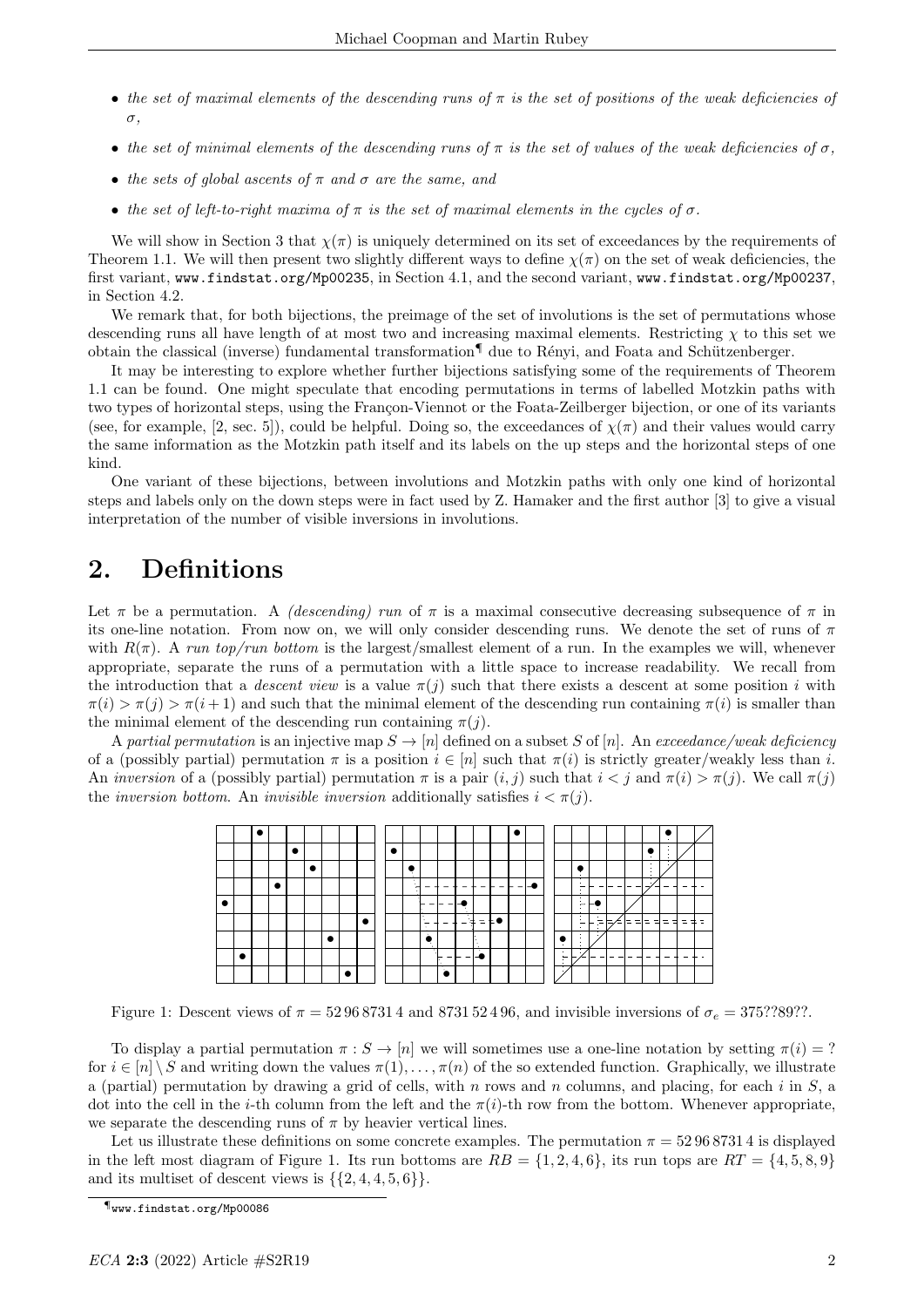The permutation  $\bar{\pi}$  in the middle diagram is obtained by sorting the set of descending runs of  $\pi$  such that the sequence of run bottoms increases. It is clear that the sets of run bottoms and also the multisets  $\{\{\pi(j) \mid (i,j) \in 31 * 2(\pi)\}\}\$ and  $\{\overline{\pi}(j) \mid (i,j) \in 31 * 2(\overline{\pi})\}\$ of descent views are the same. However, the descent views are easier to visualize for  $\bar{\pi}$ . In the middle diagram, they correspond to the rows containing the horizontal dashed lines, emanating towards the right from the dotted lines which indicate the descents.

The only descent view of  $\pi$  and  $\overline{\pi}$  which is not a run bottom is 5. It will be convenient to encode the multiset of descent views which are not run bottoms as a sequence of multiplicities, which in the case at hand is  $(d_{\pi}(v))_{v\in[n]\setminus RB} = (0, 1, 0, 0, 0).$ 

Let us now consider the partial permutation  $\sigma_e = 375$ ??89??, illustrated in the right-most diagram. An exceedance of  $\sigma_e$  corresponds to a column containing a dot strictly above the diagonal, and an inversion corresponds to a pair of dots such that the right dot is below the left dot. Thus,  $\sigma_e$  is only defined on the set of exceedances, which coincides with the set  $[n] \setminus RT$ .

More subtly, an invisible inversion corresponds to a pair of dots such that the right dot is below the left dot and the row containing the right dot intersects the column containing the left dot strictly above the diagonal. These are indicated by dashed horizontal lines emanating towards the right from the vertical dotted lines connecting the diagonal with the value at the exceedance. Thus, the only invisible inversion of  $\sigma_e$  is the pair  $(2, 3)$ , with  $\sigma_e(3) = 5$ . However, any permutation  $\sigma$  that agrees with  $\sigma_e$  on the set of exceedances and has no other exceedances will evidently have  $\{\{2, 4, 4, 5, 6\}\}\$ as a multiset of invisible inversion bottoms.

# 3. The exceedances of  $\chi(\pi)$

We define the bijection  $\chi : \mathfrak{S}_n \to \mathfrak{S}_n$  in two steps. First we describe the exceedances of  $\sigma = \chi(\pi)$ . The following is our key lemma.

**Lemma 3.1.** Let RB and RT be the set of run bottoms, respectively run tops, of  $\pi$ . There exists a unique bijection  $\sigma_e = \chi_e(\pi) : [n] \setminus RT \to [n] \setminus RB$  whose multiset of inversion bottoms is the multiset of descent views of  $\pi$  which are not run bottoms.

This bijection satisfies  $\sigma_e(i) > i$  for all  $i \in [n] \setminus RT$ .

Example 3.1. Referring to the example illustrated in Figure 1, the lemma says that 375??89?? is the unique partial permutation defined on the set  $\{1, 2, 3, 6, 7\}$  with values in the set  $\{3, 5, 7, 8, 9\}$  having 5 as the only inversion bottom. Moreover, this partial permutation is defined only on exceedances.

*Proof.* Let  $d_\pi(v)$  be the number of  $\pi(i)$ 's that make v a descent view, that is, the multiplicity of v in the multiset of descent views. Let  $v \in [n] \setminus RB$ . Thus,  $d_{\pi}(v)$  is the number of positions i such that  $\pi(i+1) < v < \pi(i)$  and the run containing  $\pi(i+1)$  and  $\pi(i)$  has a smaller run bottom than the run containing v. Therefore, if R is the set of runs of  $\pi$  and b is the run bottom of the run containing v,

$$
d_{\pi}(v) = \#\{r \in R \mid \min(r) < v < \max(r) \text{ and } \min(r) < b\}.
$$

We now define  $\sigma_e$  iteratively. Let  $S = [n] \setminus RT$ . For  $v \in [n] \setminus RB$ , beginning with the smallest, we let  $\sigma_e^{-1}(v)$ be the  $(d_{\pi}(v) + 1)$ -st element in S and then remove this element from S.

When defining  $\sigma_e^{-1}(v)$ , there are  $|[n] \setminus RB - #\{w \in [n] \setminus RB \mid w < v\}$  elements in S, which is at least  $d_{\pi}(v) + 1$  because

$$
d_{\pi}(v) + 1 \leq \#\{w \in [n] \setminus RB \mid w > v\} + 1 = |[n] \setminus RB| - \#\{w \in [n] \setminus RB \mid w < v\},\
$$

which ensures that  $\sigma_e$  is well-defined.

Uniqueness follows from the fact that v is the inversion bottom of precisely those  $d_{\pi}(v)$  elements whose preimage is in what remains of S but is smaller than  $\sigma_e^{-1}(v)$ .

It remains to show that  $\sigma_e^{-1}(v) < v$ . Initially, there are

$$
v - 1 - \#\{w \in RT \mid w < v\}
$$

elements in S that are strictly less than v. When defining  $\sigma_e^{-1}(v)$ , we can assume by induction that only elements strictly less than v were removed from S. Moreover, the number of removed elements equals  $\#\{w \in \mathbb{R}\}$  $[n] \setminus RB \mid w < v$ . Thus, the number of elements strictly less than v in what remains of S is

$$
v - 1 - #\{w \in RT \mid w < v\} - #\{w \in [n] \setminus RB \mid w < v\}.
$$

It remains to show that this is larger than  $d_{\pi}(v)$ , which follows from these two observations:

$$
v - 1 - \#\{w \in [n] \setminus RB \mid w < v\} = \#\{w \in RB \mid w < v\},
$$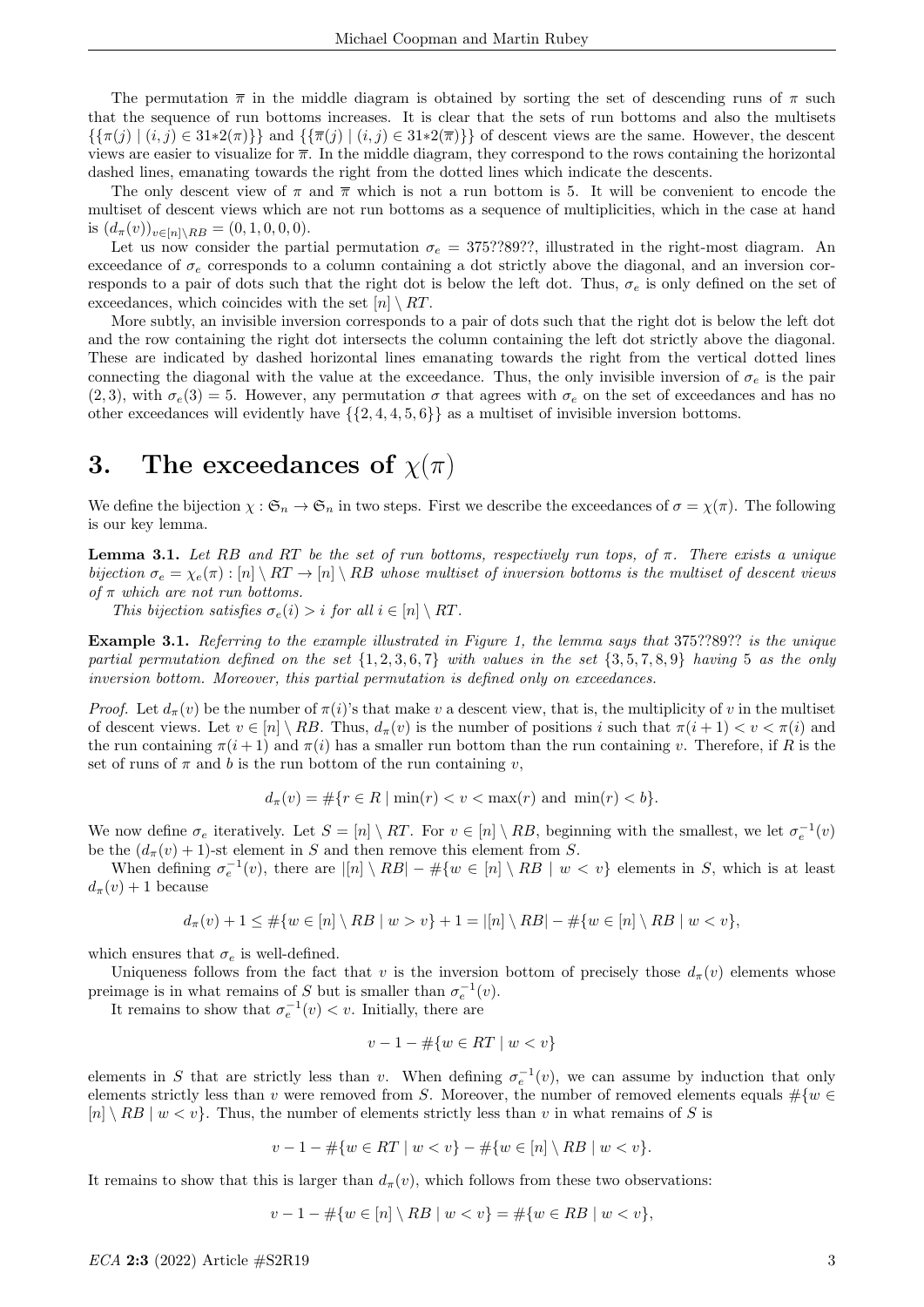and

$$
#{w \in RB \mid w < v} - #{w \in RT \mid w < v} = #{r \in R \mid min(r) < v \le max(r)} > d_{\pi}(v).
$$

**Lemma 3.2.** Let  $\pi_1$  and  $\pi_2$  be two permutations. Then

$$
\chi_e(\pi_1) = \chi_e(\pi_2) \Leftrightarrow R(\pi_1) = R(\pi_2).
$$

Example 3.2. Referring to the example illustrated in Figure 1, there are twelve permutations with the same set of runs as  $\pi$ , and twelve permutations whose restriction to  $[n] \ R$ T equals  $\chi_e(\pi)$  and which do not have any further exceedances. This is consistent with the lemma.

*Proof.* If the sets of runs of  $\pi_1$  and  $\pi_2$  coincide we have  $\chi_e(\pi_1) = \chi_e(\pi_2)$ , because the multiset of descent views of a permutation only depends on its set of runs.

Conversely,  $\chi_e(\pi_1) = \chi_e(\pi_2)$  immediately implies that the sets of run bottoms and run tops of  $\pi_1$  and  $\pi_2$  are the same. We show how to reconstruct the set of runs of a permutation  $\pi$  from  $\chi_e(\pi)$ . Let us first determine the matching between run bottoms and run tops.

Let t be a run top of  $\pi$ , beginning with the smallest. Suppose that t is not a run bottom. In this case  $d_{\pi}(t)$ is the multiplicity of t in the multiset of inversion bottoms of  $\chi_e(\pi)$ . Then, as t completes  $d_{\pi}(t)$  descent views, t must be the run top for the  $(d_\pi(t) + 1)$ -st smallest run bottom which is not yet matched with a run top. If t is a run bottom,  $d_{\pi_1}(t)$  is not determined by  $\chi_e(\pi_1)$ . However, in this case it is clearly a singleton run in both  $\pi_1$  and  $\pi_2$ .

Finally, suppose the v is neither a run bottom nor a run top. Then, among the runs with smaller run bottom and larger run top, v belongs to the one with  $(d_\pi(v) + 1)$ -st smallest run bottom.  $\Box$ 

**Lemma 3.3.** Let  $\pi$  be a permutation and let  $\sigma$  be any permutation that agrees with  $\chi_e(\pi)$  on the set of exceedances and has no other exceedances. Then the multiset of invisible inversion bottoms of  $\sigma$  equals the multiset of descent views of  $\pi$ .

Example 3.3. Referring to the example illustrated in Figure 1, we see that the multisets of rows containing dashed lines is the same in the middle diagram and the right-most diagram, in agreement with the lemma.

*Proof.* Let RB be the set of run bottoms of  $\pi$ . If  $v \in [n] \setminus RB$ , then by Lemma 3.1 v is the value of an exceedance of  $\sigma$ . Therefore, v is an invisible inversion bottom if and only if it is an inversion bottom. Thus, the multiplicity of  $v$  in the multiset of invisible inversion bottoms equals the multiplicity of  $v$  in the multiset of descent views of  $\pi$ .

Suppose now that  $v \in RB$ . We partition the set  $[v-1]$  in two ways. For any element w let  $\text{rt}(w)$  be the run top in the decreasing run containing w. Then the first partition of  $[v-1]$  is as follows:

$$
A = \{w \in [v-1] \mid w \notin RB\}
$$
  
\n
$$
B = \{w \in [v-1] \mid w \in RB \text{ and } rt(w) \le v\}
$$
  
\n
$$
C = \{w \in [v-1] \mid w \in RB \text{ and } rt(w) > v\}.
$$

Note that  $\#C = d_{\pi}(v)$ . For the second partition of  $[v-1]$ , let

 $F = \{i \in [v-1] \mid \sigma(i) \leq i\}$  $G = \{i \in [v-1] \mid \sigma(i) > i \text{ and } \sigma(i) \leq v\}$  $H = \{i \in [v-1] \mid \sigma(i) > i \text{ and } \sigma(i) > v\}.$ 

Note that  $\#H$  is the multiplicity of v in the multiset of invisible inversions bottoms, because with  $j = \sigma^{-1}(v) \geq v$ we have  $i < j$  and  $i < v = \sigma(j) < \sigma(i)$  for any  $i \in H$ . Moreover,  $\#F = \#B$ , since every element i of F is a run top of  $\pi$ , and mapping i to the corresponding run bottom yields a bijection. Finally,  $\#G = \#A$ , with  $\sigma$ restricted to G serving as a bijection: because any  $i \in G$  is an exceedance of  $\sigma$  we find that  $\sigma(i)$  is not a run bottom of  $\pi$  and therefore  $\sigma(i) \neq v$ .

We conclude that  $\#C = \#H$ , which is what we wanted to prove.

 $\Box$ 

 $\Box$ 

**Proposition 3.1.** Let  $\pi$  be a permutation and let  $\sigma$  be any permutation that agrees with  $\chi_e(\pi)$  on the set of exceedances and that has no other exceedances. Then the sets of global ascents of  $\pi$  and  $\sigma$  are the same.

**Example 3.4.** Referring to the example illustrated in Figure 1,  $\pi$  evidently has no global ascents, and it is easy to check visually that the same is true for any permutation extending  $\sigma_e$ .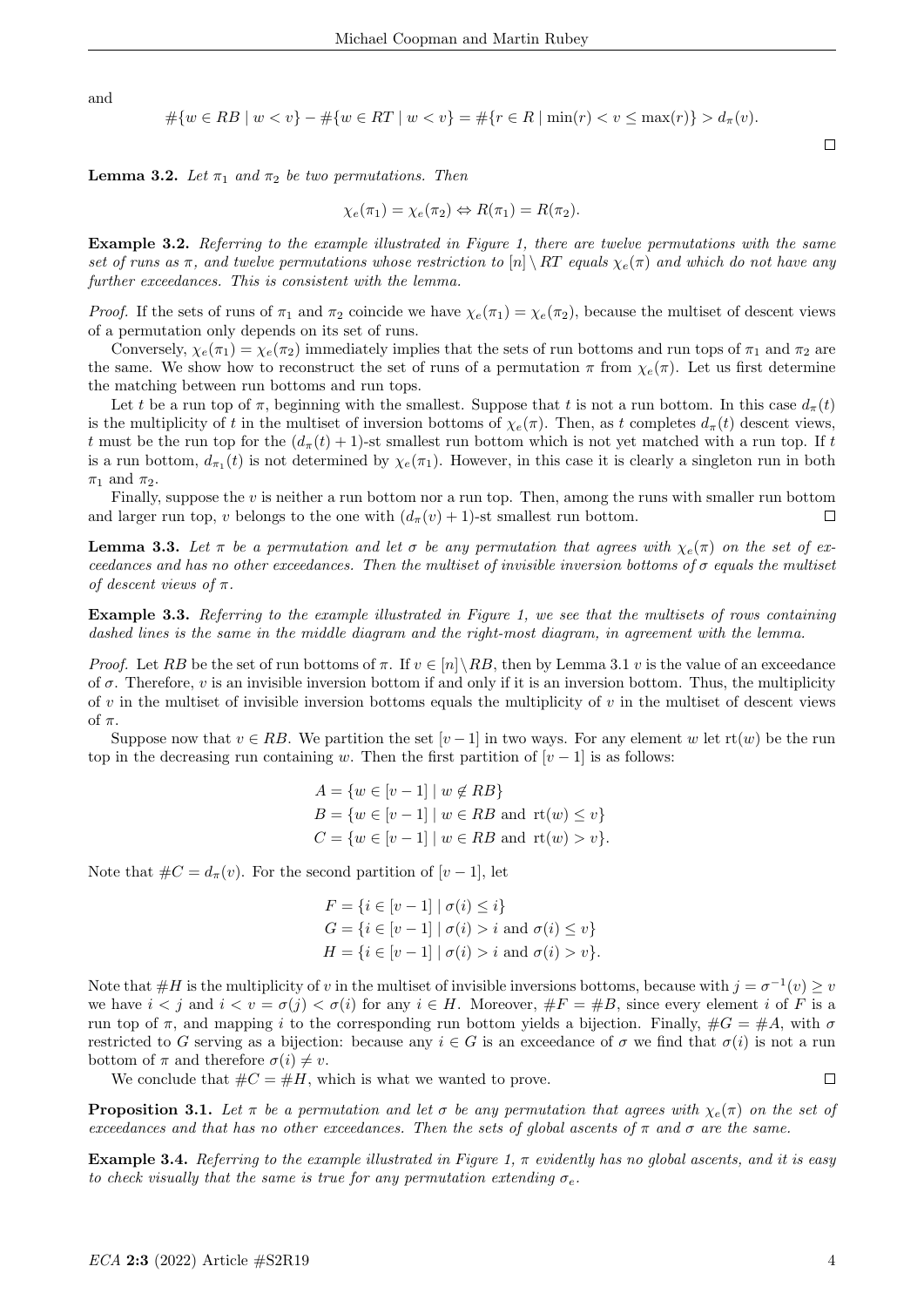*Proof.* If  $\pi$  has a global ascent at index  $m, \overline{\pi} = (\pi(1), \ldots, \pi(m))$  is a permutation of  $[m]$ . Moreover, any pair  $(i, j) \in 31*2(\pi)$  has either both i and j in [m], or both in the complement of [m]. The same is true for pairs  $(i, j) \in Inv(\pi)$ .

Therefore, the restriction of  $\chi_e(\pi)$  to  $[m]$  is the same as  $\chi_e(\overline{\pi})$ . Since the remaining values of  $\sigma$  are weak deficiencies,  $\sigma$  also has a global ascent at index m.

Conversely, suppose that  $\sigma$  has a global ascent at index m. Since  $\sigma$  agrees with  $\chi_e(\pi)$  on the set of exceedances and has no other exceedances, it maps run tops of  $\pi$  to run bottoms of  $\pi$ . Because it has a global ascent at m, any run top larger than  $m$  is mapped to a run bottom larger than  $m$ . Therefore, the number of run tops of  $\pi$  smaller than m must be equal to the number of run bottoms of  $\pi$  smaller than m. Thus, any run of  $\pi$ has either both its run bottom and its run top and therefore all of its elements contained in [m] or all of its elements contained in the complement of  $[m]$ . Finally, any ordering of the runs of  $\pi$  must be such that the runs contained in  $[m]$  must come first. This in turn implies that  $\pi$  has a global ascent.  $\Box$ 

# 4. The weak deficiencies of  $\chi(\pi)$

Lemma 3.1 shows that the values of  $\sigma$  on  $[n] \setminus RT$  are determined by the first three requirements in Theorem 1.1. This is not the case for the values on the run tops of  $\pi$ , even when imposing the final requirement stated in Theorem 1.1.

In this section, we provide two different ways to complete the definition of  $\sigma$ . Note that, if we ignore the final requirement from Theorem 1.1, it suffices to encode the order of the runs of  $\pi$  in the bijection  $\sigma_d : RT \to RB$ .

In both variants we will make use of the following construction. Let  $f$  be a partial permutation and let  $c \in [n]$  be an element not contained in a cycle of f. Then the *iterated preimage*  $f^*(c)$  of c is the element  $s \in S$ such that  $f^k(s) = c$ , with  $k \ge 0$  maximal. In particular, if c is not in the image of f, then  $f^*(c) = c$ .

We define the values of  $\sigma$  on the set of run tops iteratively, beginning with the smallest run top and removing the corresponding runs from  $\pi$ . Thus, throughout the algorithm, we consider  $\sigma$  as a partial permutation, which initially equals  $\sigma_e$ . Note that  $\sigma_e$  does not contain any cycles.

The first three steps of both variants are identical:

- (1) Let t be the smallest run top in  $\pi$ .
- (2) Remove the run containing t from  $\pi$ .
- (3) If t was the first element of  $\pi$ , set  $\sigma(t) = \sigma^*(t)$ .

In the following two sections, we provide two different ways of specifying  $\sigma(t)$  if there is a run bottom to the left of t. In both cases, we set  $\sigma(t) = \sigma^*(t')$  for some run top  $t' > t$  satisfying  $\sigma^*(t') < t$ . Thus, throughout the algorithm, the functional digraph of  $\sigma$  is a collection of paths beginning with a run bottom and ending with a run top, which is also the largest element of the path, together with a collection of cycles. In each iteration, a run top is connected to a smaller run bottom. Assuming this, we can already conclude that the bijection satisfies the final requirement of Theorem 1.1.

**Lemma 4.1.** A cycle of  $\sigma$  is completed in an iteration of the algorithm if and only if the smallest run top t is the first element of  $\pi$ . In this case, t is the maximal element of the cycle.

Therefore, the left-to-right maxima of  $\pi$  are the maximal elements of the cycles of  $\sigma$ .

*Proof.* If the minimal run top t is the first element of  $\pi$ , and therefore a left-to-right maximum, we complete a cycle of  $\sigma$  by setting  $\sigma(t) = \sigma^*(t)$ . This cycle has maximal element t because only run tops  $t' < t$  have been assigned an image yet, and, by assumption, all run tops are weak deficiencies.

Otherwise, we set  $\sigma(t) = \sigma^*(t')$  for some run top  $t' > t$ . Since the (partial) map  $\sigma$  is injective,  $\sigma^*(t')$  must be different from  $\sigma^*(t)$  before this assignment, which means that no cycle is completed.  $\Box$ 

#### 4.1 First variant

In the following, we will use an auxiliary map  $\tau$ , which we now define. Let  $\rho : RB \to RT$  be the bijection that maps each run bottom of  $\pi$  to the corresponding run top in the same run. Then, given  $\sigma$ , we set  $\tau = \sigma^* \circ \rho$ , restricted to the set of run bottoms remaining in  $\pi$ . Note that  $\tau$  has to be recomputed whenever another value of  $\sigma$  is determined.

For example, if  $\pi = 529687314$ , we have

$$
\rho = \frac{1}{8} \frac{2}{5} \frac{4}{4} \frac{6}{9}
$$
 and 
$$
\sigma_e^* = \frac{8}{6} \frac{5}{1} \frac{4}{4} \frac{9}{2}
$$

and therefore

$$
\tau = \begin{smallmatrix} 1 & 2 & 4 & 6 \\ 6 & 1 & 4 & 2 \end{smallmatrix}.
$$

We now specify the final step of the algorithm as follows: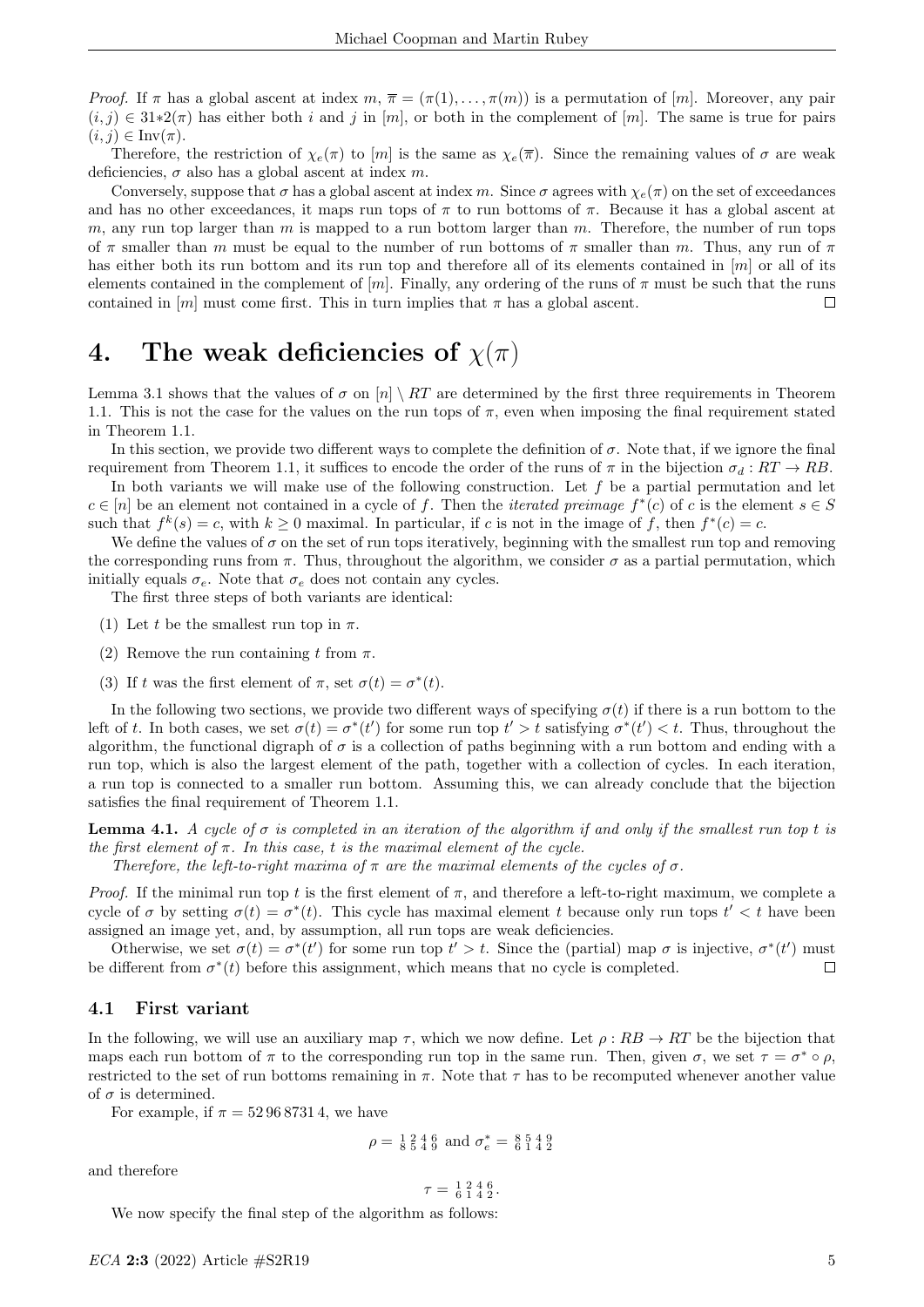(4.1) Otherwise, let a be the run bottom left of t, and let  $k \ge 1$  be minimal such that  $\tau^k(a) < t$ . Set  $\sigma(t) = \tau^k(a)$ .

Let us illustrate this procedure by resuming our example. Initially, we have

$$
\pi = 52\,96\,8731\,4 \qquad \sigma = \begin{array}{cccccc} 1 & 2 & 3 & 4 & 5 & 6 & 7 & 8 & 9 \\ 3 & 7 & 5 & 8 & 9 & 8 & 9 \end{array} \qquad \tau = \begin{array}{cccccc} 1 & 2 & 4 & 6 \\ 6 & 1 & 4 & 2 \end{array}.
$$

The smallest run top is  $t = 4$ . There is a run to the left of t, with run bottom  $a = 1$ . Since  $\tau(a) = 6 > 4$ , and  $\tau^2(a) = 2 < 4$ , we set  $\sigma(4) = 2$ .

Removing the run 4 from  $\pi$  and taking into account that now  $\tau(6) = \sigma^*(9) = 4$  we obtain

$$
\pi = 52\,96\,8731 \qquad \sigma = \frac{1}{3}\frac{2}{7}\frac{3}{5}\frac{4}{2}\frac{5}{8}\frac{6}{9}\frac{7}{8}\frac{8}{9} \qquad \tau = \frac{1}{6}\frac{2}{1}\frac{6}{4}.
$$

The smallest run top is now  $t = 5$ . Since t is the first element of  $\pi$ , we set  $\sigma(5) = \sigma^*(5) = 1$ . We remove the run 52 from  $\pi$  and obtain

$$
\pi = 96\,8731 \qquad \sigma = \frac{1}{3}\frac{2}{7}\frac{3}{5}\frac{4}{2}\frac{5}{1}\frac{6}{8}\frac{7}{9} \qquad \tau = \frac{1}{6}\frac{6}{4}.
$$

The smallest run top is now  $t = 8$ . There is a run to the left of t, with run bottom  $a = 6$ . Since  $\tau(a) = 4 < 8$ , we set  $\sigma(8) = 4$ . We also remove the run 8731 from  $\pi$ , which leaves us with

$$
\pi = 96 \qquad \sigma = \frac{1}{3} \frac{2}{7} \frac{3}{5} \frac{4}{2} \frac{5}{1} \frac{6}{8} \frac{7}{9} \frac{8}{4} \qquad \tau = \frac{6}{6},
$$

and it remains to set  $\sigma(9) = \sigma^*(9) = 6$ .

**Lemma 4.2.** At any stage of the algorithm and for any run bottom b we either have  $\tau(b) = \sigma_e^*(\rho(b))$  or  $\tau(b)$  is less than or equal to the minimal remaining run top of  $\pi$ .

*Proof.* Suppose that the minimal run top is t and the corresponding run bottom is  $b$ .

If t is the first element of  $\pi$ , then, after setting  $\sigma(t)$ , only b is removed from the domain of  $\tau$ , and no other values of  $\tau$  are modified.

Otherwise, let  $c = \tau^{k-1}(a)$ , and let  $d = \tau(c) = \sigma^*(\rho(c))$ . Then after setting  $\sigma(t) = d$ , the value of  $\tau(c)$ becomes

$$
\sigma^*(\rho(c)) = \sigma^*(\sigma^{-1}(d)) = \sigma^*(t) = \sigma^*(\rho(b)) = \tau(b).
$$

If  $\tau(b)$  still has its original value, we have

$$
\tau(b) = \sigma_e^*(\rho(b)) = \sigma_e^*(t) \le t.
$$

Otherwise,  $\tau(b)$  is not larger than the minimal run top remaining when it was modified itself, which in turn must be smaller than  $t$ .  $\Box$ 

**Lemma 4.3.** In step (4.1), there exists an integer  $k \geq 1$  such that  $\tau^k(a) < t$ . We then also have that  $\tau^k(a) = \sigma^*(t')$  for some run top  $t' > t$ .

Thus, the algorithm is well defined and satisfies the assumption.

*Proof.* Initially,  $\tau$  is a permutation of the run bottoms of  $\pi$ . Thus, if  $\tau^{\ell}(a) = (\sigma_e^* \circ \rho)^{\ell}(a)$  for all  $\ell$ , the cycle of  $\tau$  beginning with  $\tau(a)$  also contains a, which is strictly smaller than t.

Otherwise, if  $\tau^{\ell}(a) \neq (\sigma_e^* \circ \rho)^{\ell}(a)$  for some  $\ell$ , then  $\tau^{\ell}(a) \leq s < t$  by Lemma 4.2, where s is the minimal run top of what remained of  $\pi$  when the modification of  $\sigma^*(\rho(\tau^{\ell-1}(a)))$  occurred.

It remains to show that  $\tau^k(a) = \sigma^*(t')$  for some run top  $t' > t$ . To this end, let  $t' = \sigma^m(\tau^k(a))$  with m maximal. Then  $t' \geq t$ , because all run tops strictly smaller than t have already been assigned an image.

Suppose that  $t' = t$ , that is,  $\tau^k(a) = \sigma^*(t') = \sigma^*(t)$ . Then  $\tau^{k-1}(a) = \rho^{-1}(t) \leq t$ . By the minimality of k we obtain that  $\tau^{k-1}(a) = t = \rho(t)$ . However, if  $\tau(c) = \sigma^*(\rho(c)) = t$  then  $\rho(c) = t$ , because t has no image, which in turn implies that t must be a fixed point of  $\tau$ . This contradicts the assumption that  $\tau^k(a) = \sigma^*(t) = t$ .  $\Box$ 

**Proposition 4.1.**  $\chi$  is injective, and therefore a bijection.

*Proof.* Suppose that  $\chi(\pi_1) = \chi(\pi_2)$ . By Lemma 3.2,  $\pi_1$  and  $\pi_2$  have the same set of runs, which implies that the same  $\tau$  will be used for both to compute the weak deficiencies of  $\chi(\pi_1)$  and  $\chi(\pi_2)$ . We show that the sequence of runs is the same in  $\pi_1$  and  $\pi_2$ .

Suppose that there is a run, with run top t and run bottom b, which is the first run in what remains of  $\pi_1$ but in what remains of  $\pi_2$  the run bottom a precedes t. Then  $\chi(\pi_1)(t) = \sigma^*(t) = \tau(b) = \tau^k(a) = \chi(\pi_2)(t)$ . Since  $\tau$  is injective, we therefore have  $\tau^{k-1}(a) = b \leq t$ , which contradicts the minimality of k.

Finally, suppose that the currently minimal run top t is preceded by  $a_1$  in what remains of  $\pi_1$ , and by  $a_2$ in what remains of  $\pi_2$ . Then we have  $\chi(\pi_1)(t) = \tau^{k_1}(a_1) = \tau^{k_2}(a_2) = \chi(\pi_2)(t)$ . Without loss of generality, we may assume that  $k_1 < k_2$ . Since  $\tau$  is injective,  $\tau^{k_2-k_1}(a_2) = a_1 \leq t$ , contradicting the minimality of  $k_2$ .  $\Box$